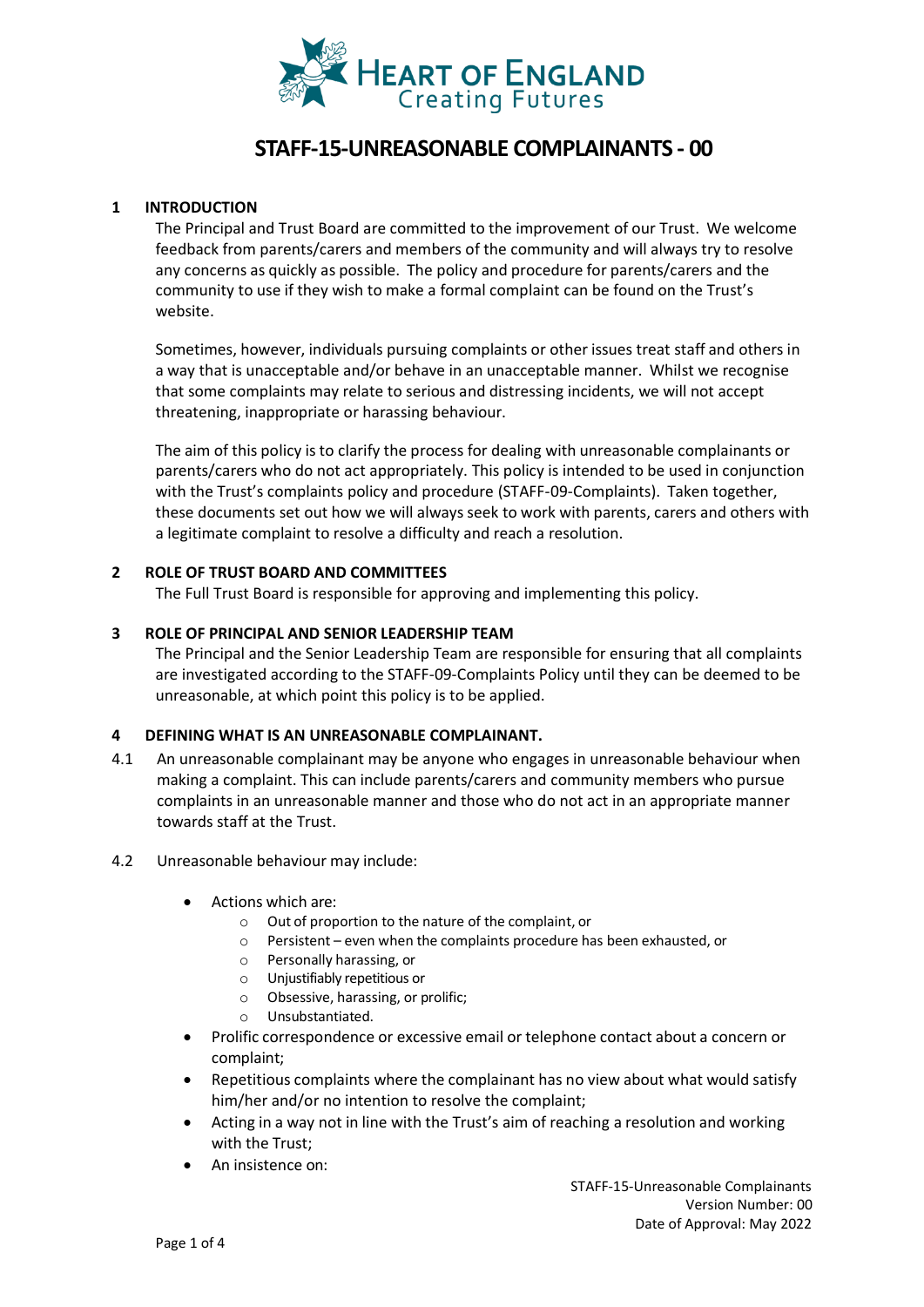

- o Pursuing unjustified or unmeritorious complaints and/or
- o Unrealistic outcomes to unjustified complaints.
- An insistence on:
	- o Pursuing justifiable complaints in an unreasonable manner e.g. using abusive or threatening language;
	- o Making complaints in public either directly or via social media; or
	- o Refusing to attend appointments to discuss the complaint.

#### **5 DEFINING WHAT IS HARASSMENT.**

- 5.1 Harassment is the unreasonable pursuit of issues or complaints, particularly if the matter appears to be pursued in a way intended to cause personal distress rather than seek a resolution.
- 5.2 Behaviour will fall within the scope of this policy if:
	- It appears to be deliberately targeted over a significant period of time at one or more members of Trust staff or others;
	- The way in which a complaint or other issues is pursued (as opposed to the complaint itself) causes ongoing distress to Trust staff or others;
	- It has a significant and disproportionate adverse effect on the Trust community;
	- Actions are pursued aggressively or in any manner not appropriate to an effective resolution.

#### **6 WHAT YOU CAN EXPECT FROM THE TRUST**

Anyone who raises informal or formal issues and complaints with the Trust can expect it to:

- Follow the Trust's complaints policy and procedure (see STAFF-09-Complaints for details);
- Respond within a reasonable time;
- Be available for consultation within a reasonable time limit, bearing in mind the needs of students at the Trust and the nature of the complaint;
- Respond with courtesy and respect;
- Attempt to resolve problems using reasonable meansin line with the Trust's complaints procedure, other policies and practice and in line with guidance from the Department for Education;
- Keep those involved informed of progress towards a resolution within reasonable time frames.

#### **7 WHAT THE TRUST EXPECTS OF YOU**

The Trust expects anyone who wishes to raise concerns with it to:

- Treat all staff with courtesy and respect;
- Respect the needs of students and staff within the Trust;
- Never to use violence (including threats of violence) towards people or property;
- Recognise the time constraints under which members of staff in the Trust work and allow the Trust a reasonable time to respond to a complaint;
- Recognise that some problems may not be resolved in a short time;
- Follow the Trust's complaints procedure;
- Speak politely and respectfully using appropriate language and avoid any aggression or verbal abuse, including name-calling;
- Raise concerns/complaints in an appropriate place and at an appropriate time (for example not in front on other parents or students and not in an open public space);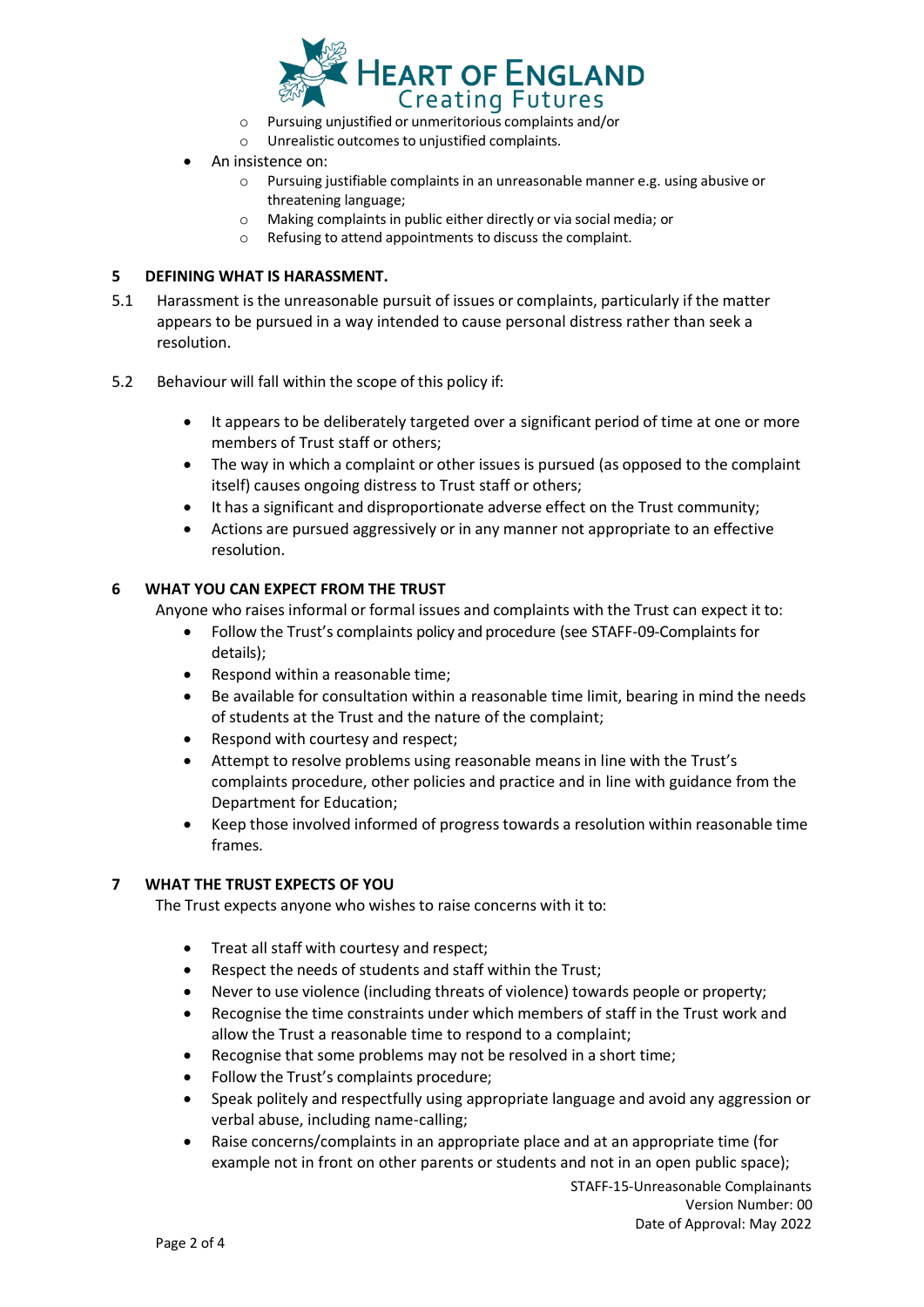

• To be prepared to work towards a resolution and in partnership with the Trust.

# **8 RANGE OF ACTIONS IN RESPONSE TO UNREASONABLY PERSISTENT COMPLAINTS, PERSISTENT COMPLAINANTS, UNREASONABLE COMPLAINTS OR HARASSMENT**

- 8.1 The Trust may take any or all of the following actions, as deemed appropriate:
	- Inform the complainant informally that their behaviour is now considered by the Trust to be unreasonable or unacceptable, and request a changed approach;
	- Inform the complainant in writing that the Trust considers their behaviour to fall under the terms of the Unreasonable Complainants Policy;
	- Require all future meetings with a member of staff to be conducted with a third person present. In the interests of all parties, notes of these meetings may be taken;
	- Inform the complainant that, except in emergencies, the Trust will respond only to written communication;
	- Place restrictions on the individual's access to Trust and/or Trust staff;
	- Cease all correspondence and communication with the complainant other than that necessary for the health and safety of any child/adult within the Trust;
	- Involve the police;
	- Involve officers of the local authority.
- 8.2 The Trust has a duty of care to staff and students and will take emergency measures should these become necessary in extreme cases.
- 8.3 Physical and Verbal Aggression

The Trust and Trust Board will not tolerate **any** form of physical or verbal aggression or personal harassment against its staff. If staff are subject to this type of aggression the Trust may:

- Prohibit the individual from entering the Trust site, with immediate effect;
- Inform the individual that communication with them will cease other than in an emergency;
- Request an Anti-Social Behaviour Order (ASBO);
- Prosecute under Anti-Harassment legislation.

#### **9 TIME FRAME AND REVIEW**

- 9.1 If a complainant's harassing/persistent behaviour is modified and is then resumed at a later date within a reasonable period of time, the Trust, may resume the process identified above.
- 9.2 If a complainant's harassing/persistent complaining behaviour is modified and the complaint still lies within the time limit specified within the Trust's complaints policy, the Trust will use its discretion and may resume the investigation of the complaint.
- 9.3 The Trust will review as appropriate, and at a minimum of once a year, any sanctions applied in the context of this policy.
- 9.4 Legitimate new complaints, if not pursued in a harassing or unreasonable way, will still be considered, even if the person making them is (or has been) subject to the Unreasonable Complainants Policy.